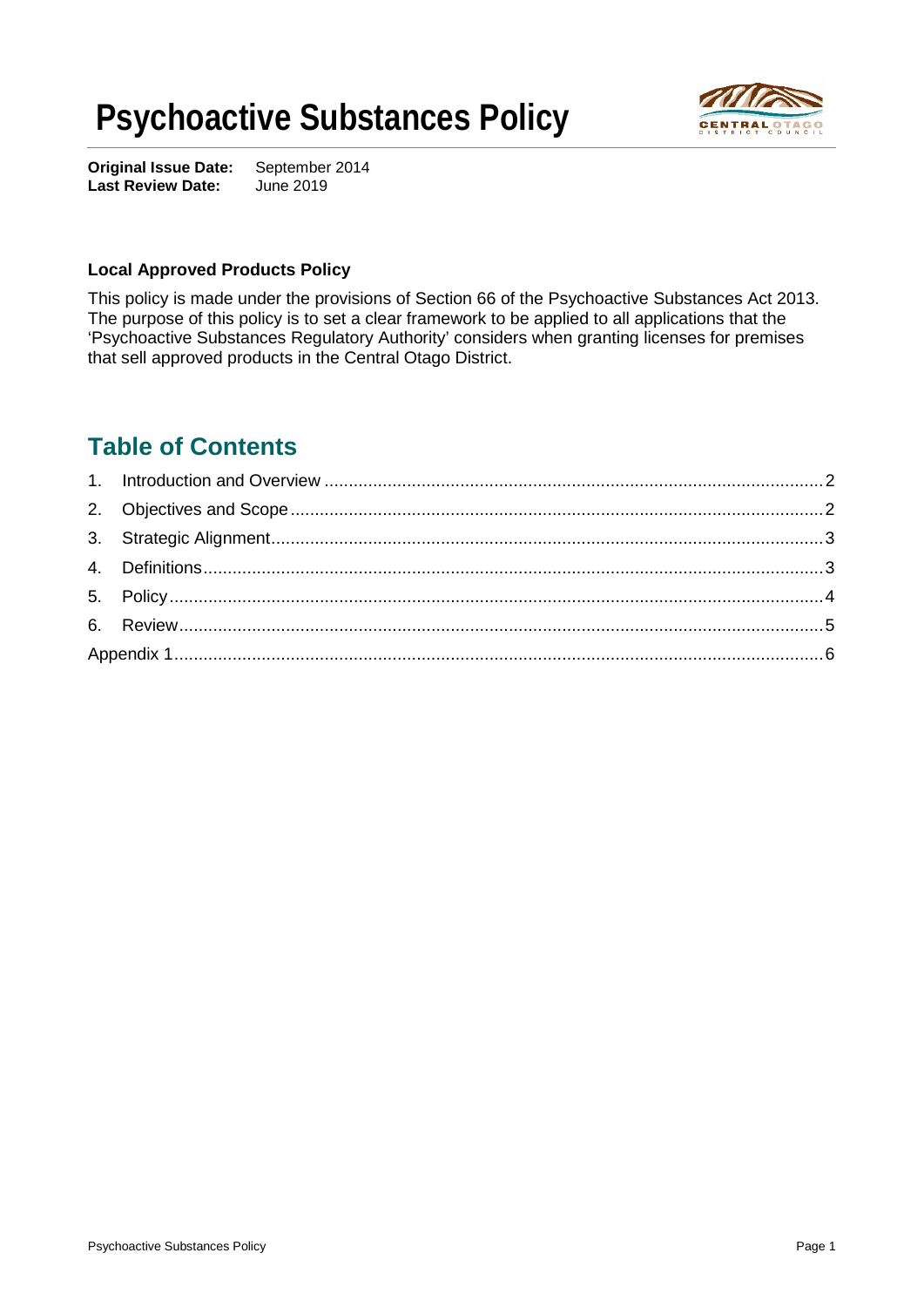# **1. Introduction and Overview**

- 1.1 This policy is made under the provisions of section 66 of the Psychoactive Substances Act 2013.
- 1.2 A local approved products policy (LAPP) is a set of policy criteria and decisions made by a Council in consultation with its community that may restrict the location of premises selling psychoactive products in its geographical area.
- 1.3 This policy addresses community concerns regarding the location of premises selling psychoactive products, while meeting the statutory requirements of the Psychoactive Substances Act 2013.
- 1.4 A LAPP provides the Psychoactive Substances Authority (the Authority) with a policy framework when making decisions on licence applications, to enable the Authority to better meet the purpose of the Psychoactive Substances Act 2013 (the Act) which states that:

*"The purpose of this Act is to regulate the availability of psychoactive substances in New Zealand to protect the health of, and minimise harm to, individuals who use psychoactive substances."*

### **2. Objectives and Scope**

- 2.1 The purpose of this policy is to set a clear framework to be applied to all applications that the Authority considers when granting licences for premises that sell approved products in Central Otago District.
- 2.2 The objectives of this policy are to:
	- (i) Minimise the harm to the community caused by psychoactive substances by defining the permitted location of retail premises.
	- (ii) Ensure that Council and the community have influence over the location of retail premises in the District.
- 2.3 The policy applies to:
	- (i) Any application for a licence to sell approved products from a retail premises from the date that this policy comes into force, and
	- (ii) Any application for renewal of existing licences at a retail premises.
- 2.4 This policy does not apply to retail premises where internet sales only are made or to premises where the sale of approved products is by wholesale only.
- 2.5 The requirements of the Resource Management Act 1991 and the Hazardous Substances and New Organisms Act 1996 must be met in respect of any premises holding a licence.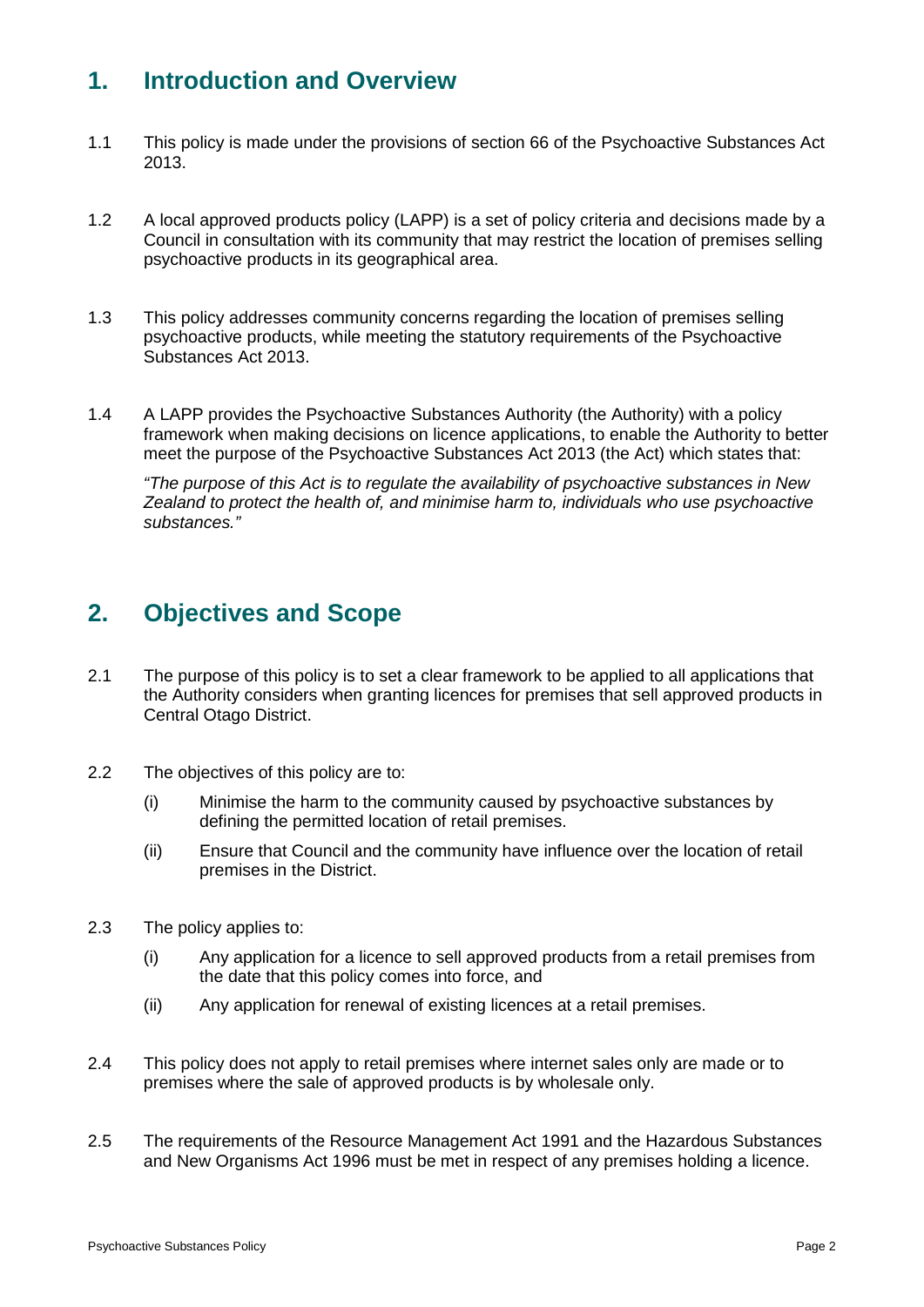# **3. Strategic Alignment**

This LAPP assists in the delivery of one of the Central Otago District Council's core community outcomes of developing "a safe and healthy community". The community has also identified a low crime objective as one of their key priorities. This policy supports these strategies by regulating the availability of psychoactive substances within the district to protect the health of, and minimise harm to, communities and individuals who use psychoactive substances.

# **4. Definitions**

When interpreting this policy use the definitions set out in section 4 unless the context requires otherwise. If you see a reference to a repealed Act, regulation, District Plan, bylaw or policy, read that as a reference to its replacement.

| Approved location                         | Means an area where premises from which approved products may be<br>sold are permitted to be located                                                                                            |
|-------------------------------------------|-------------------------------------------------------------------------------------------------------------------------------------------------------------------------------------------------|
| <b>Approved Product</b>                   | Means a psychoactive product approved by the Authority under Section<br>37 of the Act.                                                                                                          |
| Authority                                 | Means the Psychoactive Substances Regulatory Authority established by<br>Section 10 of the Act.                                                                                                 |
| <b>Business Resource</b><br>Area          | As identified in the Central Otago District Plan.                                                                                                                                               |
| Licence                                   | Means a licence, as defined by the Act.                                                                                                                                                         |
| Psychoactive<br><b>Product or Product</b> | Means a finished product packaged and ready for retail sale that is a<br>psychoactive substance or that contains one or more psychoactive<br>substance.                                         |
| Psychoactive<br>Substance                 | Means a substance, mixture, preparation, article, device, or thing that is<br>capable of inducing a psychoactive effect (by any means) in an individual<br>who uses the psychoactive substance. |
| Regulations                               | Means regulations made under the Act.                                                                                                                                                           |
| <b>Retail Premises</b>                    | Means premises for which a licence to sell approved products by retail<br>has been granted.                                                                                                     |
| Retailer                                  | Means a person engaged in any business that includes the sale of<br>approved products by retails.                                                                                               |
| Sell                                      | Includes sold and sale.                                                                                                                                                                         |
|                                           | Includes every method of disposition for valuable consideration, for<br>example:                                                                                                                |
|                                           | a. offering or attempting to sell or giving in possession for sale, or<br>exposing, sending, or delivering for sale, or causing or allowing to<br>be sold, offered, or exposed for sale;        |
|                                           | b. retailing;                                                                                                                                                                                   |
|                                           | c. wholesaling.                                                                                                                                                                                 |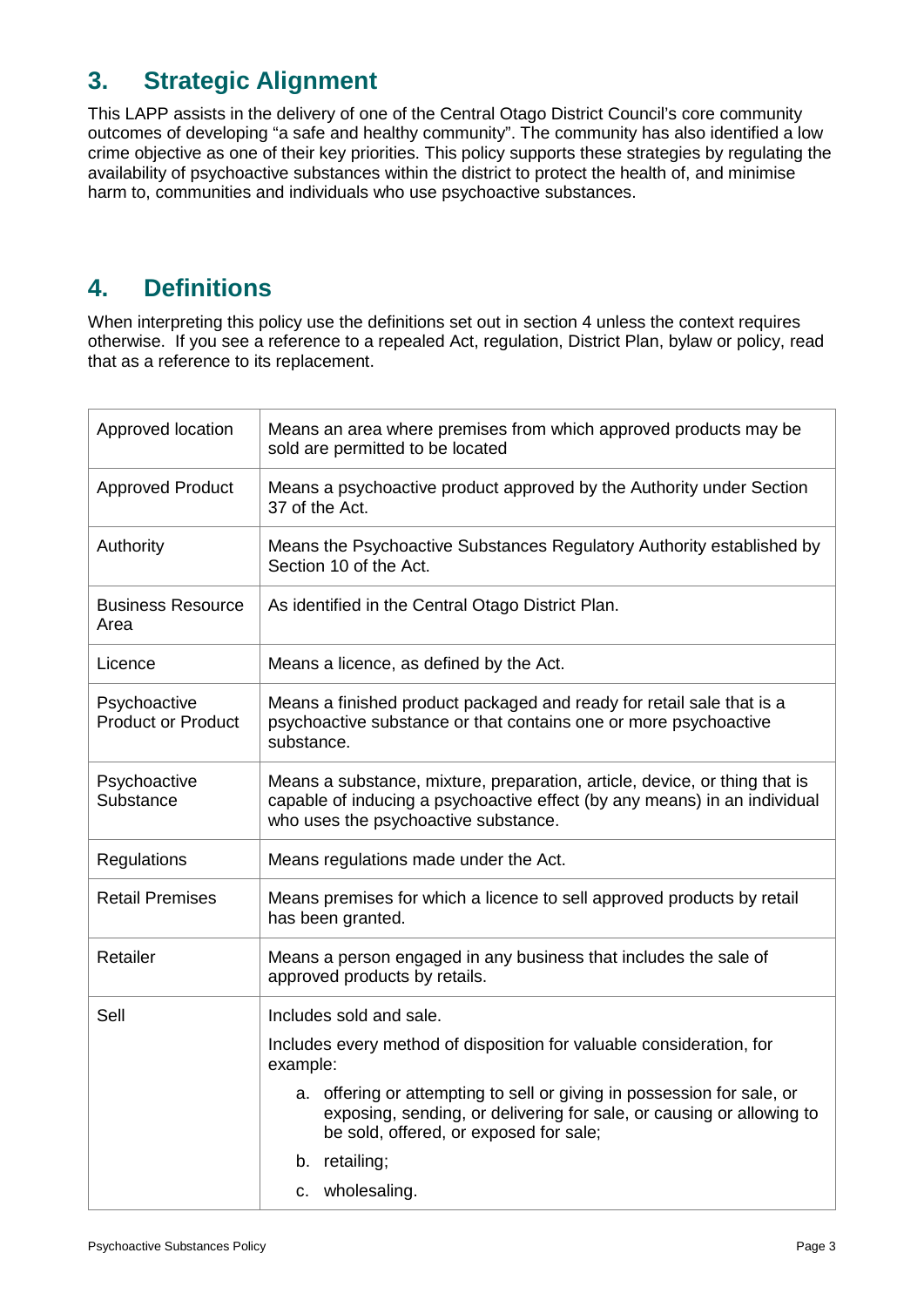| <b>Sensitive Site</b>            | Includes:                                                                                                                                                                                                                  |
|----------------------------------|----------------------------------------------------------------------------------------------------------------------------------------------------------------------------------------------------------------------------|
|                                  | a. any library, community centre or recreational facility;                                                                                                                                                                 |
|                                  | b. any school, kindergarten, childcare facilities, or other educational<br>institution;                                                                                                                                    |
|                                  | c. any courthouse;                                                                                                                                                                                                         |
|                                  | d. any church or place of worship,                                                                                                                                                                                         |
|                                  | e. any premises occupied by a social welfare agency such as Work<br>and Income or similar agency;                                                                                                                          |
|                                  | Council Playgrounds, Swimming Pools, Parks or sports ground,<br>f.<br>public toilets;                                                                                                                                      |
|                                  | <b>Mental Health facilities</b><br>q.                                                                                                                                                                                      |
| Educational<br>Institution       | Means premises used to provide regular post-school education or<br>vocational training. Includes public and private tertiary establishments.                                                                               |
| School                           | Means premises used to provide regular instruction or training of children<br>including primary, intermediate and secondary schools, and their ancillary<br>administrative, cultural, recreational or communal facilities. |
| <b>Mental Health</b><br>Facility | Includes facilities catering for addiction services and associated<br>accommodation premises                                                                                                                               |
| The Act                          | Means the Psychoactive Substances Act 2013.                                                                                                                                                                                |

# **5. Policy**

This policy does not limit the number of retail premises or restrict the issue of licences, provided the policy criteria outlined below are met.

5.1. Location of retail premises from which approved products may be sold is restricted by this policy to the Business Resource Area of the Central Otago District.

*Section 68(a) of the Psychoactive Substances Act provides that the location of premises from which approved products may be sold may be indicated by reference to broad areas within a district.*

And

- 5.2. Location of retail premises in relation to premises or facilities of a particular kind or kinds:
	- (i) All retail premises from which approved products may be sold are not permitted within 200 metres of a sensitive site existing at the time the licence application is made.
	- (ii) For the purposes of clause 5.2(i) the separation distances are measured from the legal boundary of any retail premise and any sensitive site.

*Section 68(c) of the Act provides that the location of premises from which approved products may be sold may be indicated by reference to proximity to premises or facilities of a particular kind or kinds within the district (for example, kindergartens, early childhood centres, schools, places of worship, or other community facilities). This LAPP identifies sensitive sites as kindergartens, early childhood centres, schools, places of worship, or other community facilities.*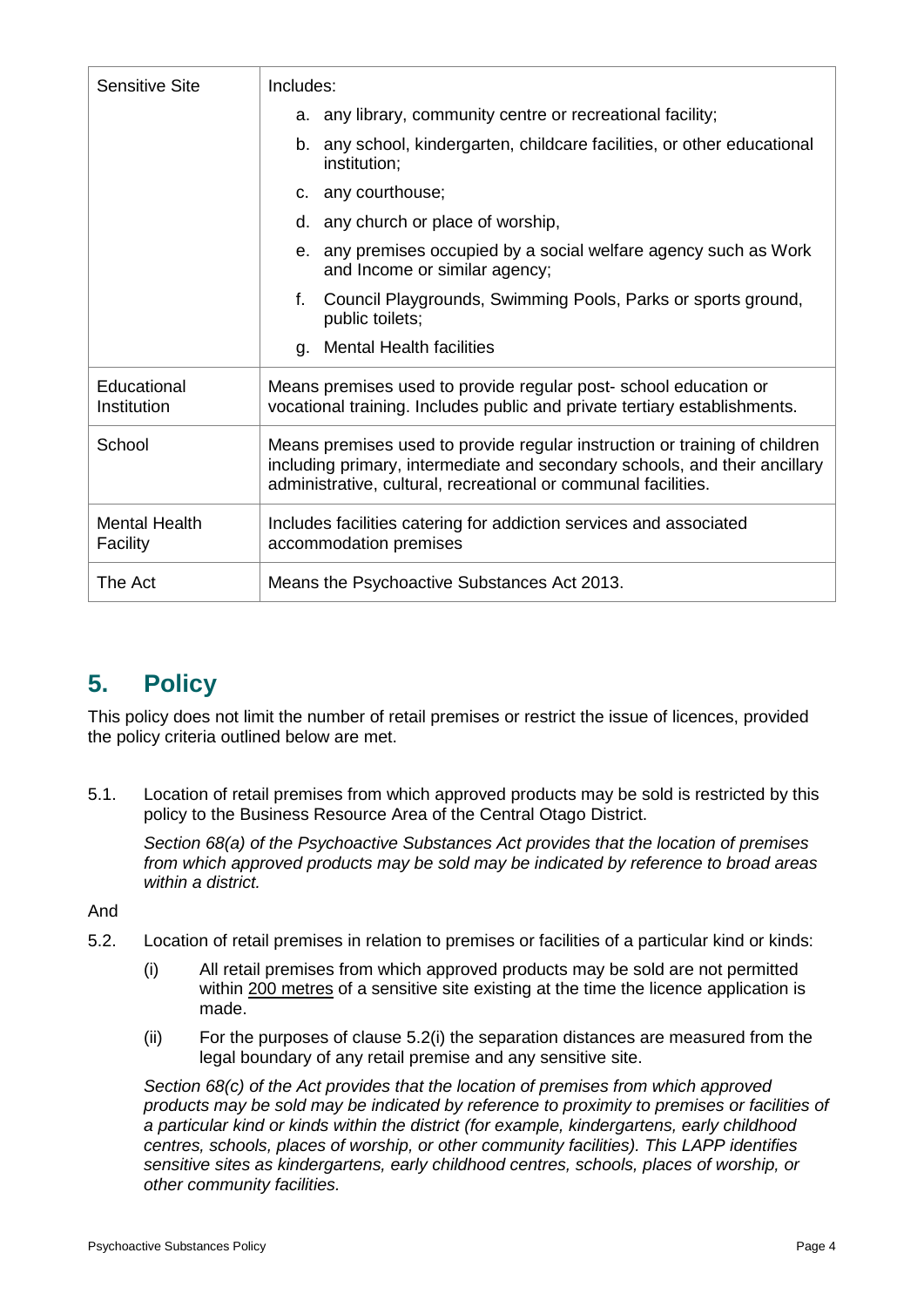#### And

- 5.3. Location of retail premises in relation to other retail premises from which approved products are sold:
	- (i) Retail premises from which approved products may be sold are not permitted within 500 metres of another retail premises from which approved products may be sold.
	- (ii) For the purposes of clause 5.3(i) the separation distances are measured from the legal boundary of any retail premise and any sensitive site.

*Section 68(b) of the Act provides that the location of premises from which approved products may be sold may be indicated by reference to proximity to other premises from which approved products are sold.*

#### And

5.4. Requirement to be stand-alone retail premises:

No premises for which a licence to sell approved Psychoactive Substances shall be within any other premises which sells any other goods or services to the public.

### **6. Review**

The Regulatory Services Manager will monitor the implementation of this policy. The policy will be reviewed every five years as required by the Psychoactive Substances Act 2013, or at the request of Council, or in response to changed legislative and statutory requirements, or in response to any issues that may arise.